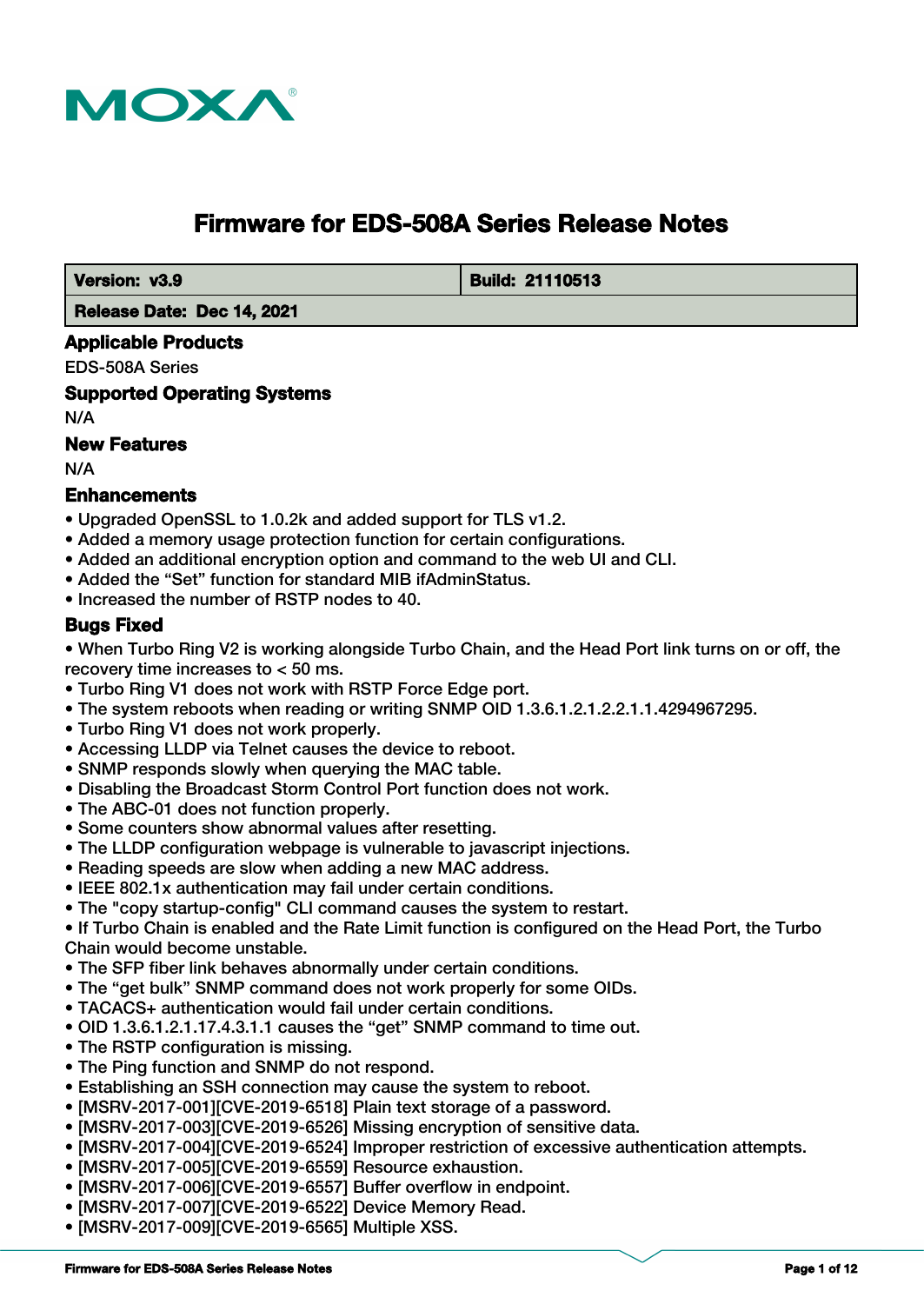

- [MSRV-2017-011][CVE-2019-6561] Cross-Site Request Forgery (CSRF).
- [MSRV-2017-013] Use of a broken or risky cryptographic algorithm.
- [MSRV-2017-014] Use of hard-coded cryptographic key.
- [MSRV-2017-015] Use of hard-coded password.
- [MSRV-2017-018] Weak password requirements.
- [MSRV-2017-019] Information exposure.
- [MSRV-2017-020][CVE-2017-13703] Buffer overflow in the session ID.
- [MSRV-2017-021][CVE-2017-13702] Cookie management.
- [MSRV-2017-022][CVE-2017-13700] Cross-site scripting (XSS).
- [MSRV-2017-026] Use of a broken or unsecure cryptographic algorithm.
- [MSRV-2019-002] XSS vulnerability in the LLDP diagnostic page.
- [MSRV-2019-003] Denial of Service (web service) by improper HTTP GET command.
- [MSRV-2019-004] Denial of Service (web service) by over-sized firmware upgrade through HTTP/HTTPS.

• [MSRV-2019-005] Denial of Service (web service) by excessive length of HTTP GET command.

#### **Changes**

N/A

#### **Notes**

• MSRV is Moxa's internal security vulnerability tracking ID.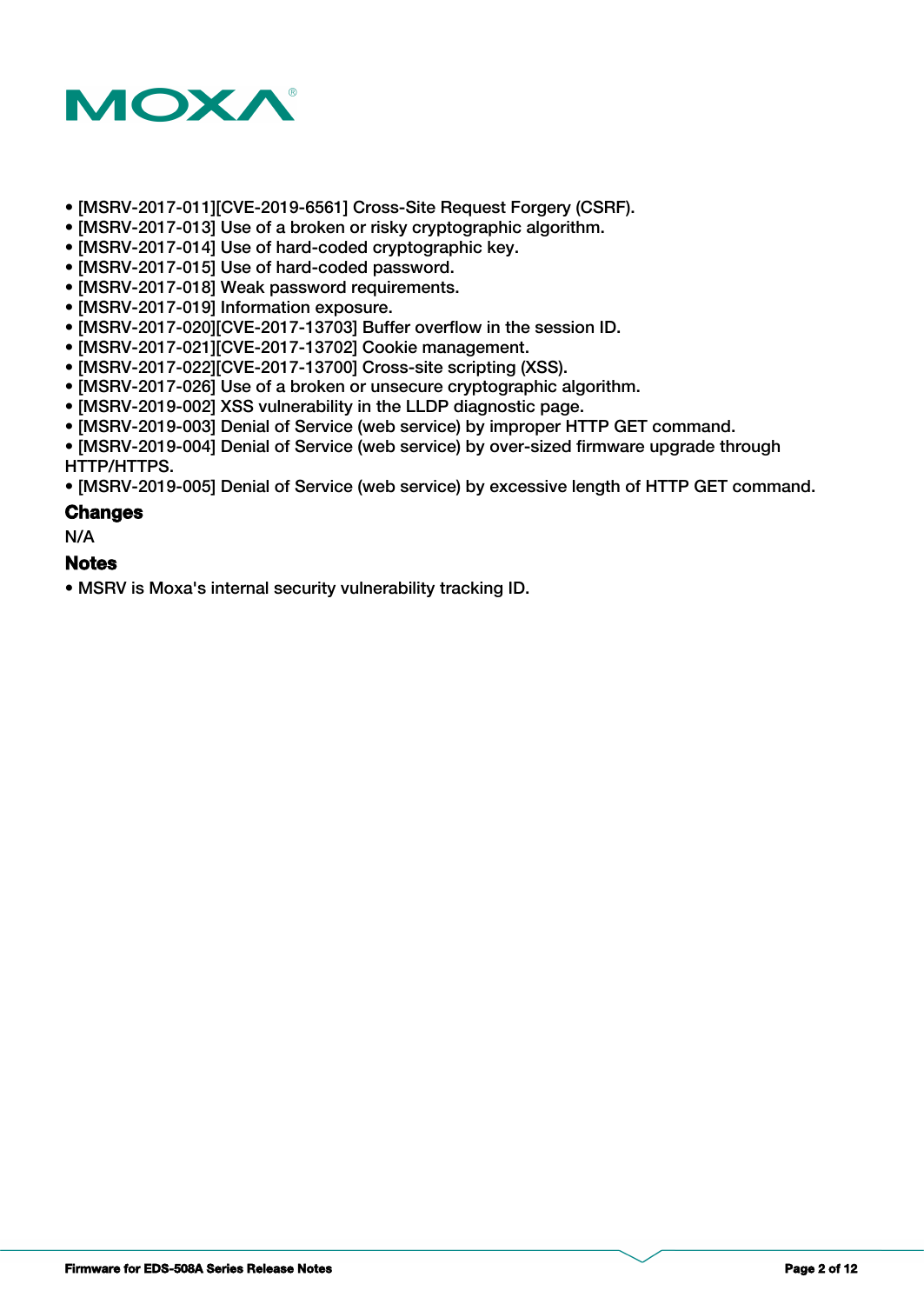

 **Version: v3.8 Build: Build: Build: Build: 17041115** 

 **Release Date: Apr 05, 2017**

#### **Applicable Products**

EDS-508A-MM-SC, EDS-508A-SS-SC-T, EDS-508A-MM-SC-T, EDS-508A, EDS-508A-T, EDS-508A-SS-SC-80-T, EDS-508A-SS-SC, EDS-508A-MM-ST-T, EDS-508A-MM-ST, EDS-508A-SS-SC-80

#### **Supported Operating Systems**

N/A

#### **New Features**

N/A

#### **Enhancements**

- Add warning message when default password was not changed
- Encrypt security Keys in user interface
- Enhance RSTP compatibility

#### **Bugs Fixed**

- Cross-site scripting vulnerability.
- Denial of Service attack vulnerability.
- Privilege escalation vulnerability.
- SSL v2/v3 vulnerability in https.
- Web console cannot be accessed due to SNMP get bulk.
- Specific CLI command cause switch reboot with default settings.
- Add a new VLAN will change IGMP querier state from disable to enable.
- Saving configuration to ABC-01 cannot be performed via IE browser.
- Rate limit cannot be set in web UI.
- Telnet hangs after SSH disabled.
- Correct RSTP edge definition in exported configuration file.
- Correct authorization of Radius/TACACS+ login.
- Correct RSTP Auto-Edge behavior.
- After upgrade firmware, the system maybe warm start when the user login the switch.

#### **Changes**

N/A

#### **Notes**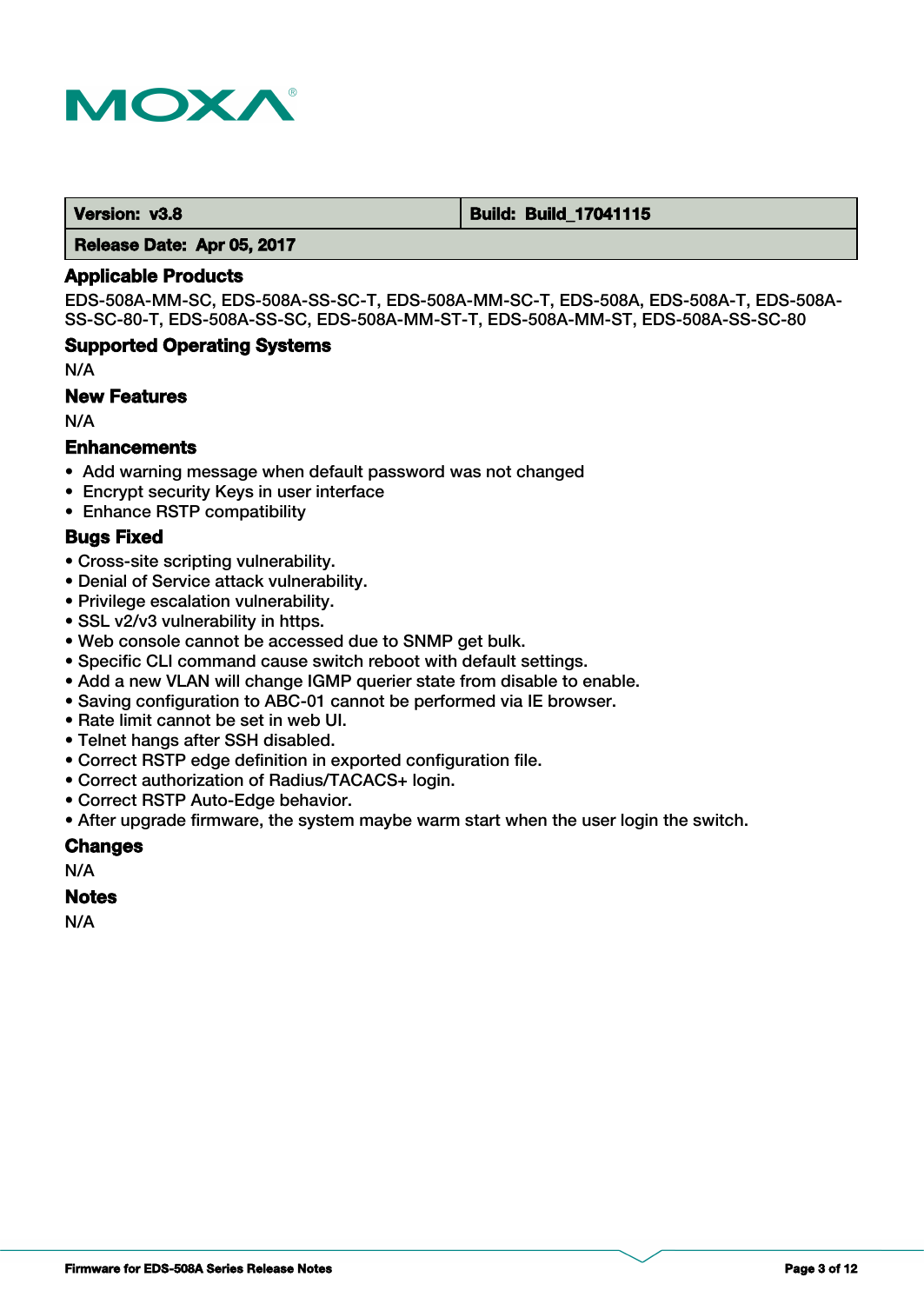

 **Version: v3.4 Build: Build: Build: 14121010** 

 **Release Date: N/A**

## **Applicable Products**

EDS-508A

## **Supported Operating Systems**

N/A

## **New Features**

N/A

## **Enhancements**

N/A

## **Bugs Fixed**

• Web user interface display errors under Java 8 environment

#### **Changes**

N/A

### **Notes**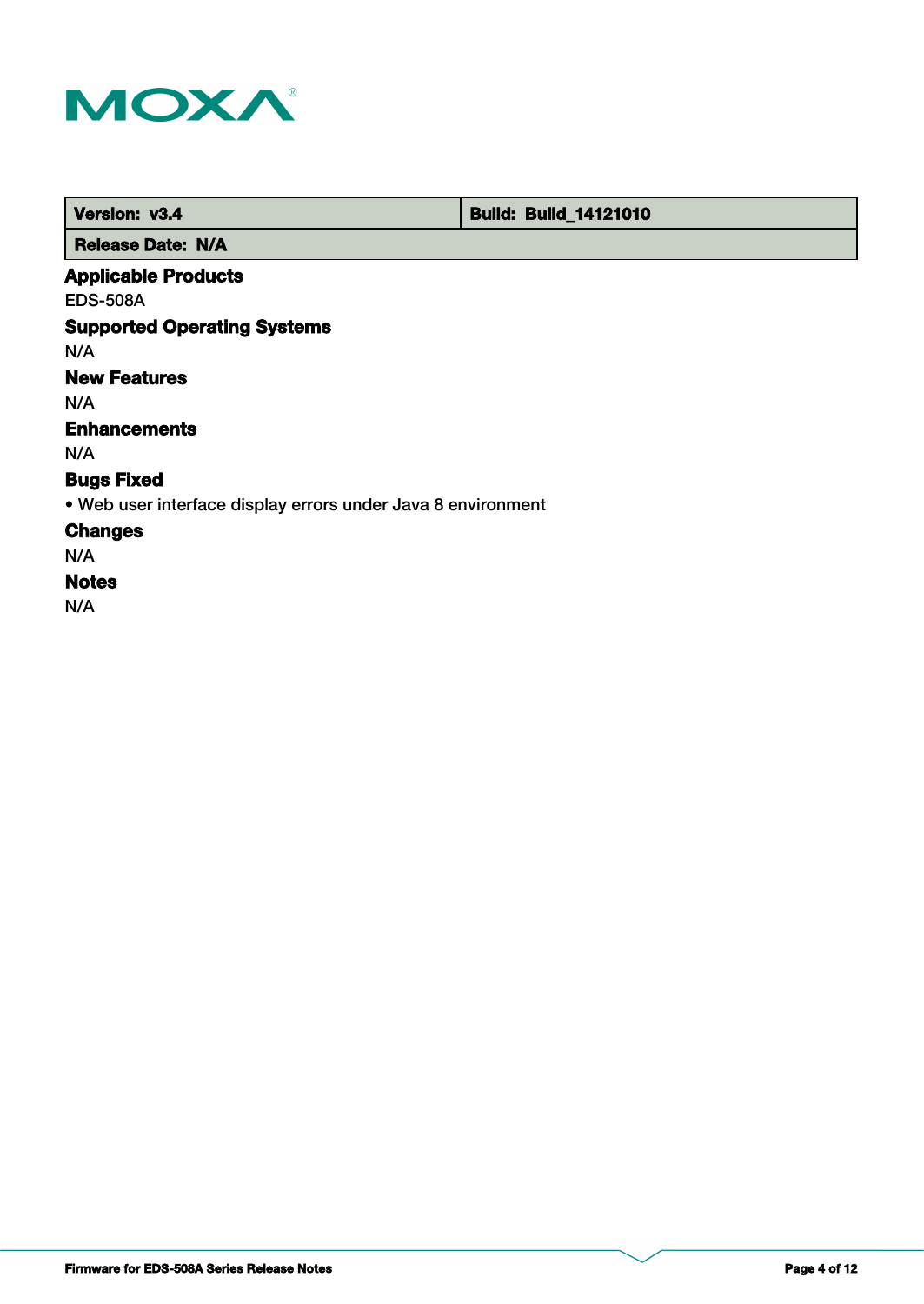

**Version: v3.3 Build: N/A** 

 **Release Date: N/A**

### **Applicable Products**

EDS-508A

#### **Supported Operating Systems**

N/A

### **New Features**

N/A

### **Enhancements**

- Added web interface for loop-protection enable/disable.
- Added web interface for SSH/SSL key generation.
- Added web interface/CLI/SNMP for NTP/SNTP client settings.

#### **Bugs Fixed**

- Login failed in CLI mode when password included special characters.
- Hybrid VLAN lacked SNMP MIB object.
- IEEE 1588 PTP could not function correctly.
- Importing configurations was restricted if the system name was too long.
- Login authentication failed if the radius server did not support privilege levels assignment.
- DIP switch "Coupler" On/Off malfunctioned.

### **Changes**

N/A

## **Notes**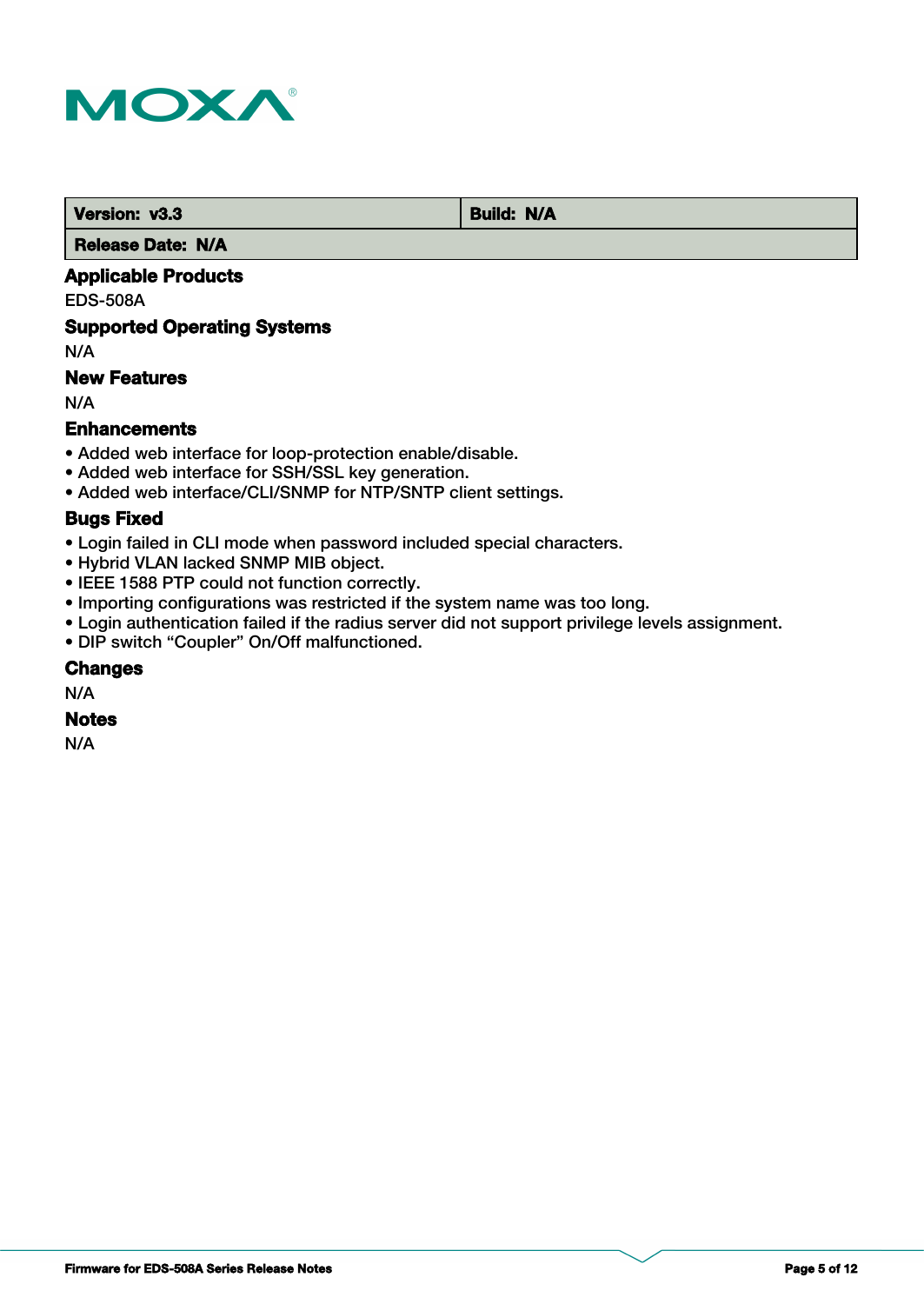

 **Version: v3.1 Build: N/A** 

 **Release Date: N/A**

### **Applicable Products**

EDS-508A

### **Supported Operating Systems**

N/A

### **New Features**

N/A

#### **Enhancements**

- Passed ODVA EtherNet/IP certificate.
- Added some minor SNMP OIDs.
- Enhanced multicast performance.
- Added version number in MIB file.

## **Bugs Fixed**

- NTP could not synchronize time in the default settings.
- NTP client function did not work with Windows XP NTP server.
- Firmware upgrade failed when IEEE 802.1x was enabled.
- Switch rebooted when receiving IGMP v3 packets (commonly used in Windows 7).

#### **Changes**

N/A

#### **Notes**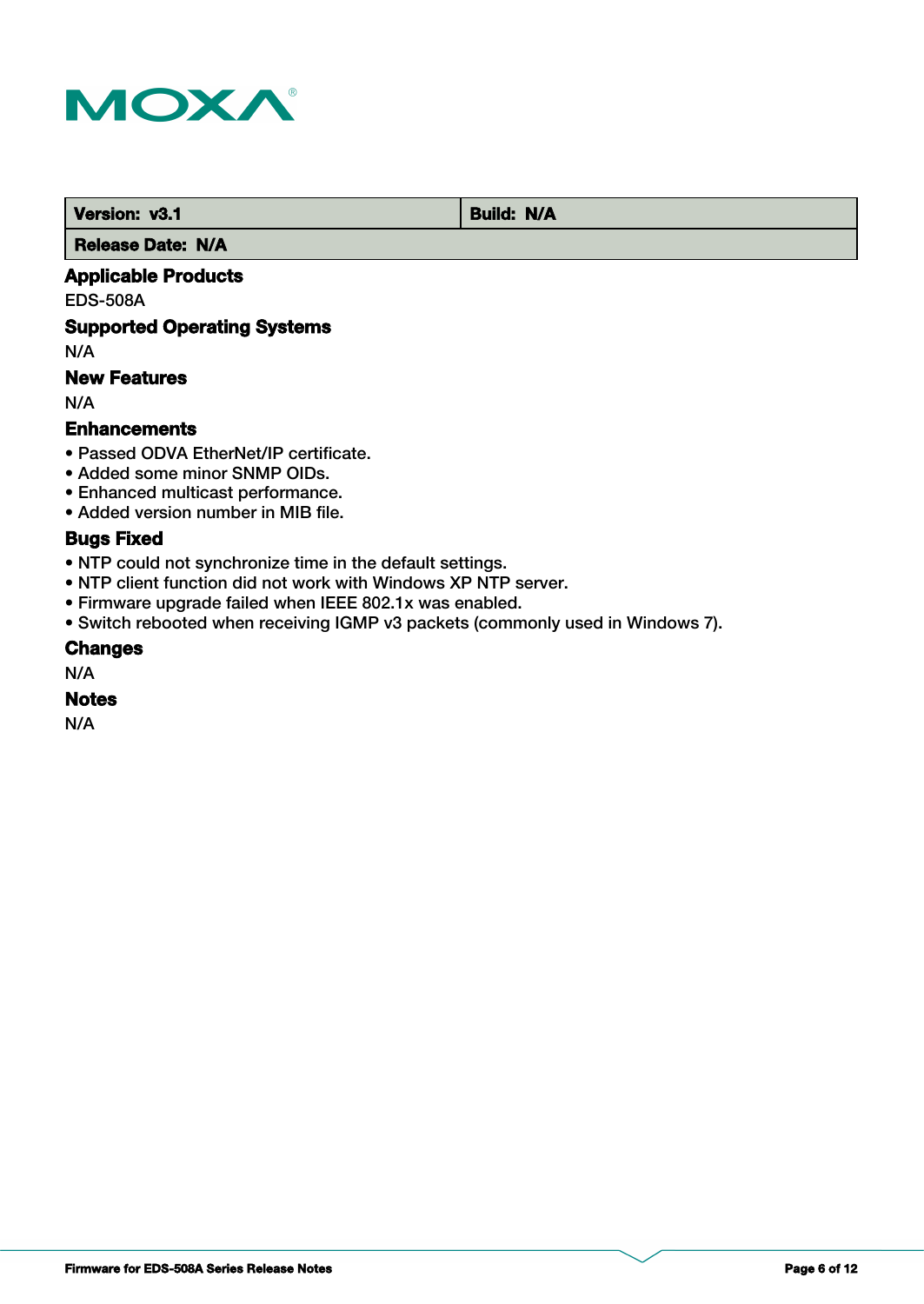

 **Version: v3.0 Build: N/A** 

 **Release Date: N/A**

### **Applicable Products**

EDS-508A

#### **Supported Operating Systems**

N/A

#### **New Features**

- RSTP-2004
- MSTP
- NTP Server/Client
- IEEE 1588 PTP V2
- RADIUS and TACACS+ for user login authentication
- RADIUS for 802.1x port authentication
- Hybrid VLAN
- Command Line Interface
- EtherNet/IP
- Egress rate limit
- Unknown unicast filtering
- CPU loading monitoring
- Change IP without reboot
- DHCP Discover retry configuration
- GARP timer adjustment
- Loop-protection
- Link Fault Shutdown (Disable mode in "Rate Limit" function)

### **Enhancements**

N/A

### **Bugs Fixed**

N/A

#### **Changes**

N/A

### **Notes**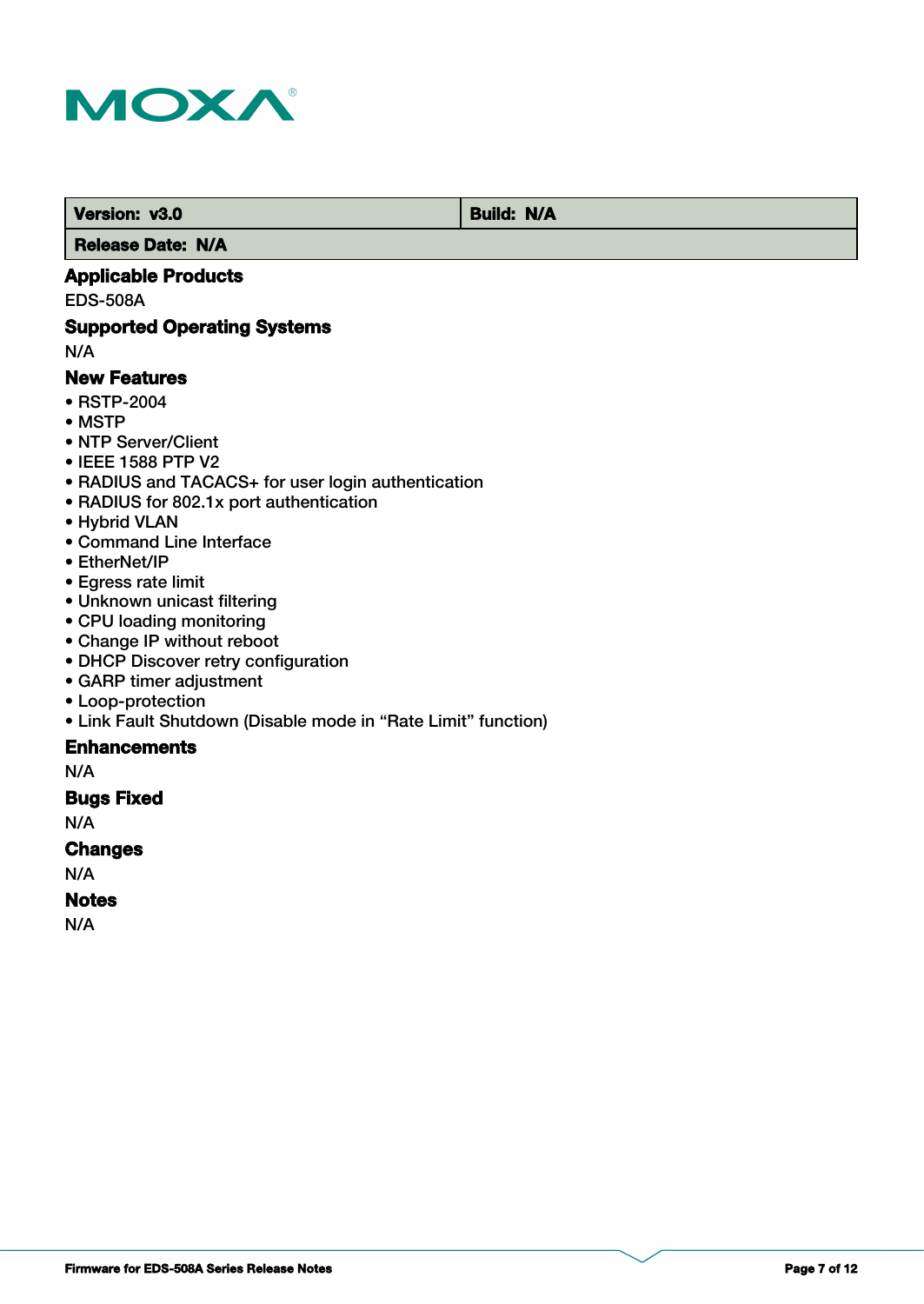

**Version: v2.6** Build: N/A

 **Release Date: Apr 02, 2010**

#### **Applicable Products**

EDS-508A-MM-ST, EDS-508A-T, EDS-508A-SS-SC-T, EDS-508A-SS-SC-80-T, EDS-508A-MM-SC, EDS-508A-SS-SC-80, EDS-508A-SS-SC, EDS-508A-MM-SC-T, EDS-508A-MM-ST-T, EDS-508A

### **Supported Operating Systems**

N/A

#### **New Features**

N/A

## **Enhancements**

• Enhance Turbo Chain function

#### **Bugs Fixed**

N/A

#### **Changes**

N/A

#### **Notes**

For products with firmware prior to v2.6, users must upgrade to v2.6 before upgrading to the latest v3.X firmware.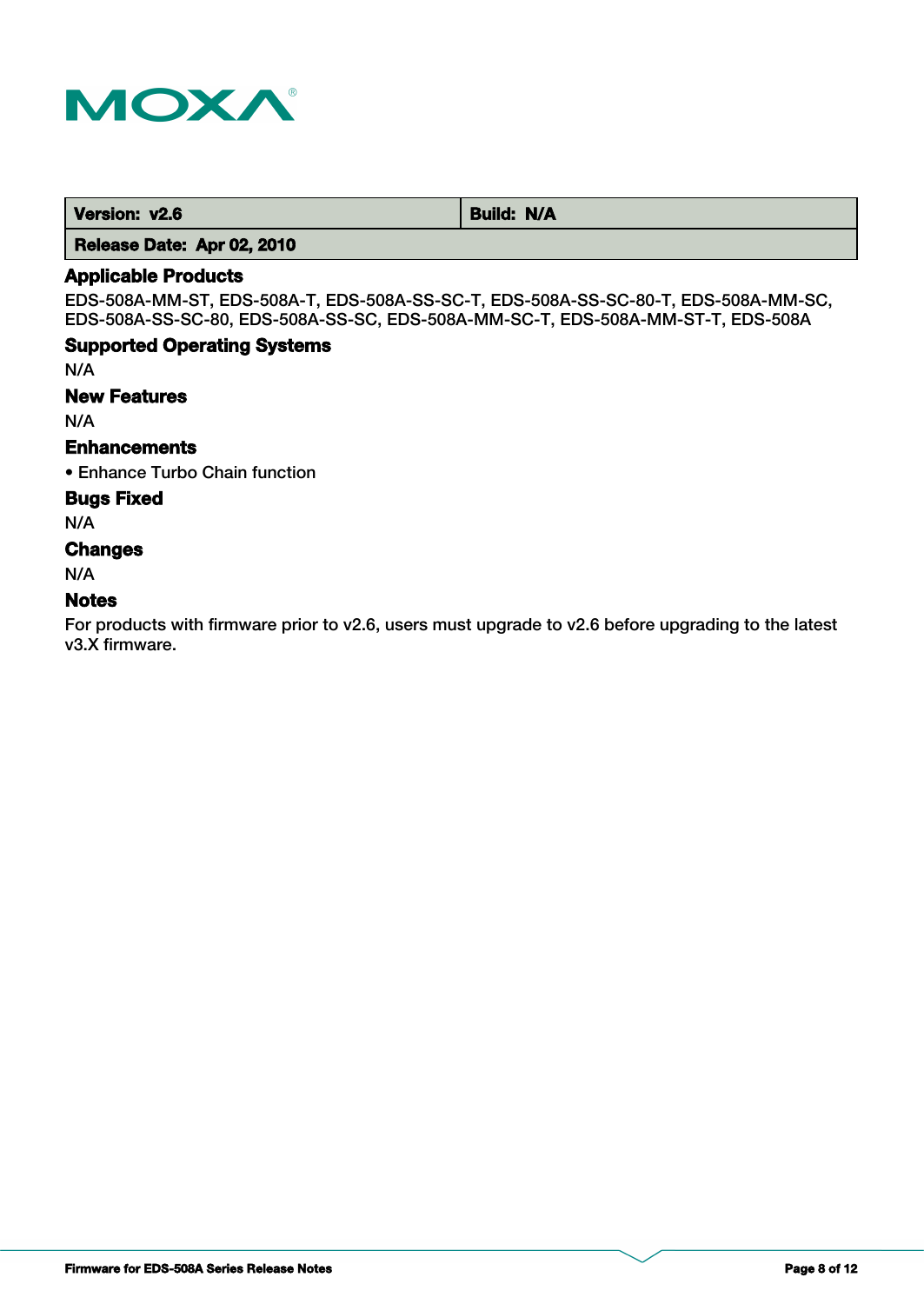

 **Version: v2.5 Build: N/A** 

 **Release Date: N/A**

## **Applicable Products**

EDS-508A

## **Supported Operating Systems**

N/A

#### **New Features**

• Supports TurboPack™ 2009 (added new functions for Turbo Chain, IPv6, Modbus/TCP, IEEE 1588 PTP, SNMP Inform, LLDP, DHCP Option 82, Firefox, and SSH)

#### **Enhancements**

N/A

## **Bugs Fixed**

N/A

#### **Changes**

N/A

#### **Notes**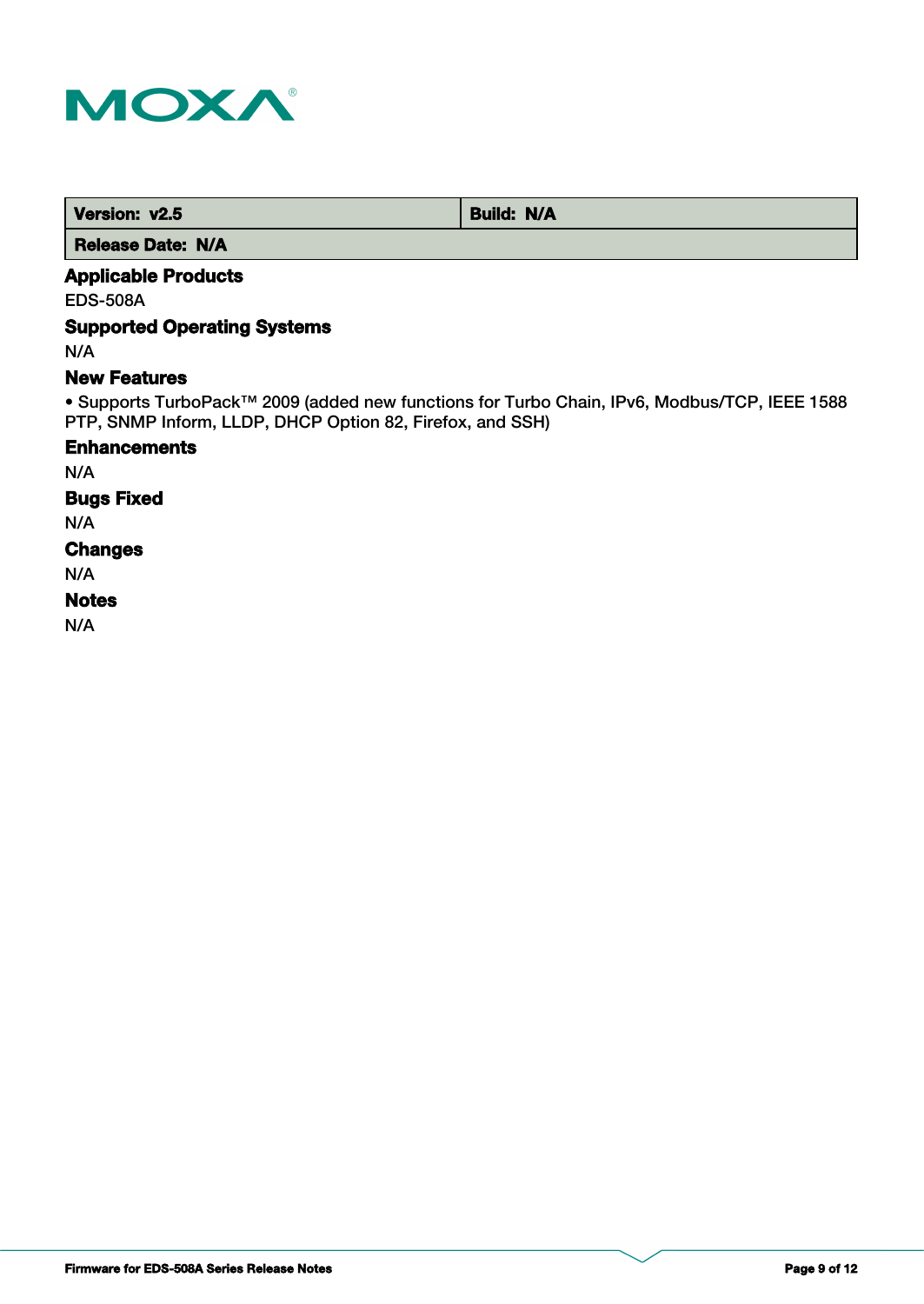

 **Version: v2.1 Build: N/A** 

 **Release Date: N/A**

## **Applicable Products**

EDS-508A

## **Supported Operating Systems**

N/A

#### **New Features**

- Added new Turbo Ring ("Turbo Ring V2") function
- Added new Ring Coupling function
- Added Daylight Saving function

### **Enhancements**

N/A

#### **Bugs Fixed**

N/A

## **Changes**

N/A

## **Notes**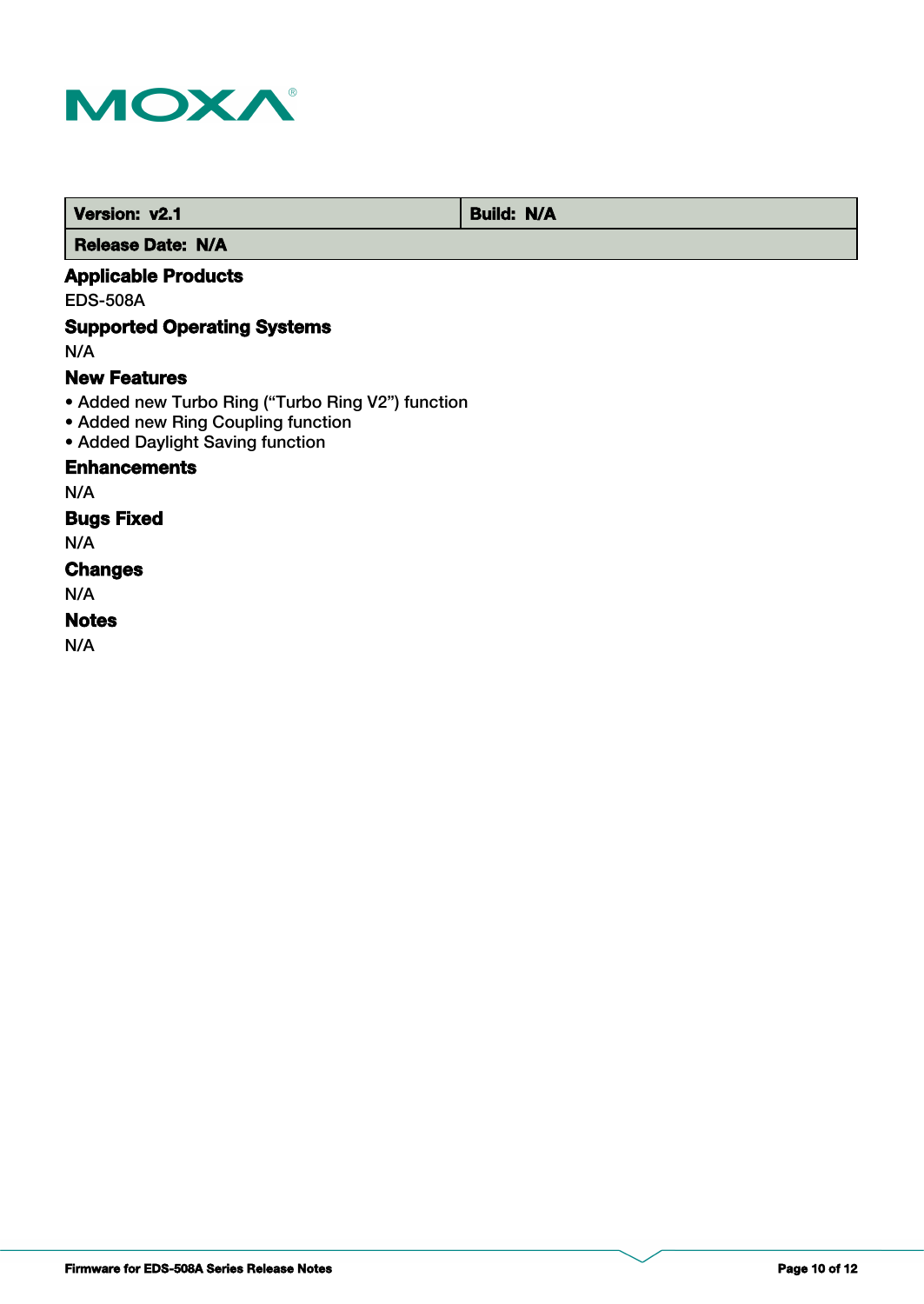

 **Version: v1.3 Build: N/A Release Date: N/A**

### **Applicable Products**

EDS-508A

## **Supported Operating Systems**

N/A

#### **New Features**

- Syslog function
- Restart function

## **Enhancements**

N/A

## **Bugs Fixed**

N/A

#### **Changes**

N/A

#### **Notes**